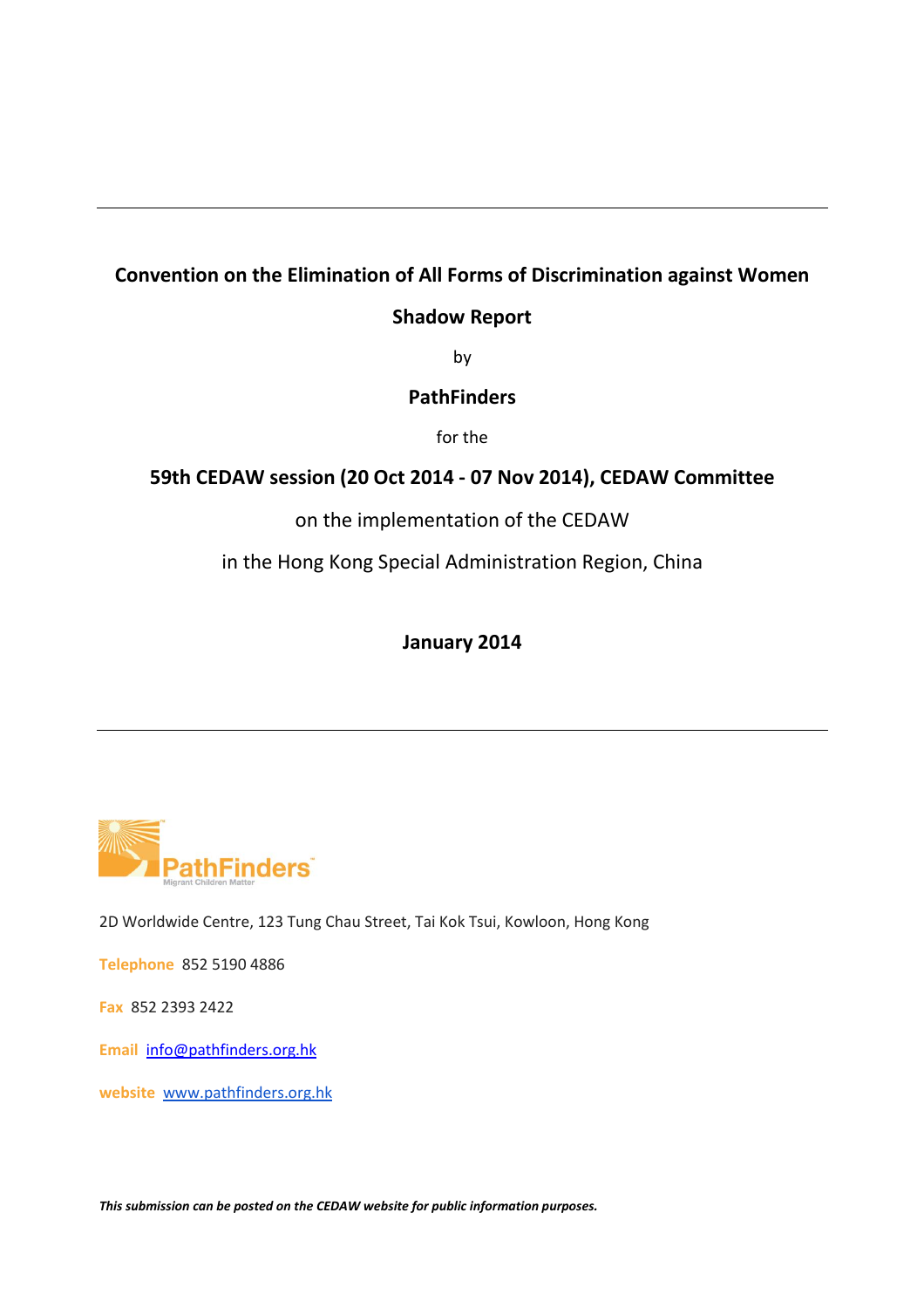

## **ARTICLE 2. OBLIGATIONS OF STATE PARTIES**

#### **Complaint-driven approach of the Equal Opportunities Commission**

1. The complaint-driven approach of the Equal Opportunities Commission (**EOC**) jeopardizes the access to equal opportunities of foreign domestic workers. It fails to recognize the fact that they may not be able to lodge a complaint due to the lack of awareness of their rights, or may be culturally predisposed to non-confrontation, or receive pressure from their employers to resign from their job by being misled about their having breached the law by getting pregnant as a foreign domestic worker. These circumstances invariably impact the ability, competence and therefore, the extent to which vulnerable victims of discrimination can successfully avail of the protections in place.

Even if a pregnant foreign domestic worker is aware of her maternity rights, when she receives pressure from her employer to resign from her job, the EOC suggestes that the worker lodge a complaint with the EOC. Filling in a complaint form (in a foreign language) and gathering evidence of discrimination are often beyond the knowledge and skill of a foreign domestic worker.

*R1 We urge the EOC to take a more proactive approach to promoting and educating relevant parties on equal opportunities, especially regarding vulnerable groups including pregnant foreign domestic workers who may be subject to triple discrimination on the basis of their sex, ethnic background and pregnant. We also urge the EOC to take a more proactive approach in investigating alleged pregnancy, sex and race discrimination. Instead of relying heavily on the victim to gather and provide evidence, EOC should interview the foreign domestic worker and take more of a leadership role for this less well-educated population and then, if appropriate, initiate investigation and prosecution.* 

#### **Women's Commission**

2. The Women's Commission expressly excludes foreign domestic workers from its statistics and reports.

## *R2 We urge the government to require the Women's Commission to research and report on the status of foreign domestic workers in Hong Kong who now number around 320,000.*

3. The Women's Commission does not have a dedicated, independent office looking after the rights of migrant workers, including foreign domestic workers.

*R3. We urge the Women's Commission, and other government departments as appropriate, to create an office, or similar, tasked with watching over, and lobbying for, this population. We urge the government to conduct a review of the structure of the Women's Commission to ensure its independence and that it has a voice which truly represents and lobbies for the full spectrum of women in Hong Kong, including the 320,000+ female migrant*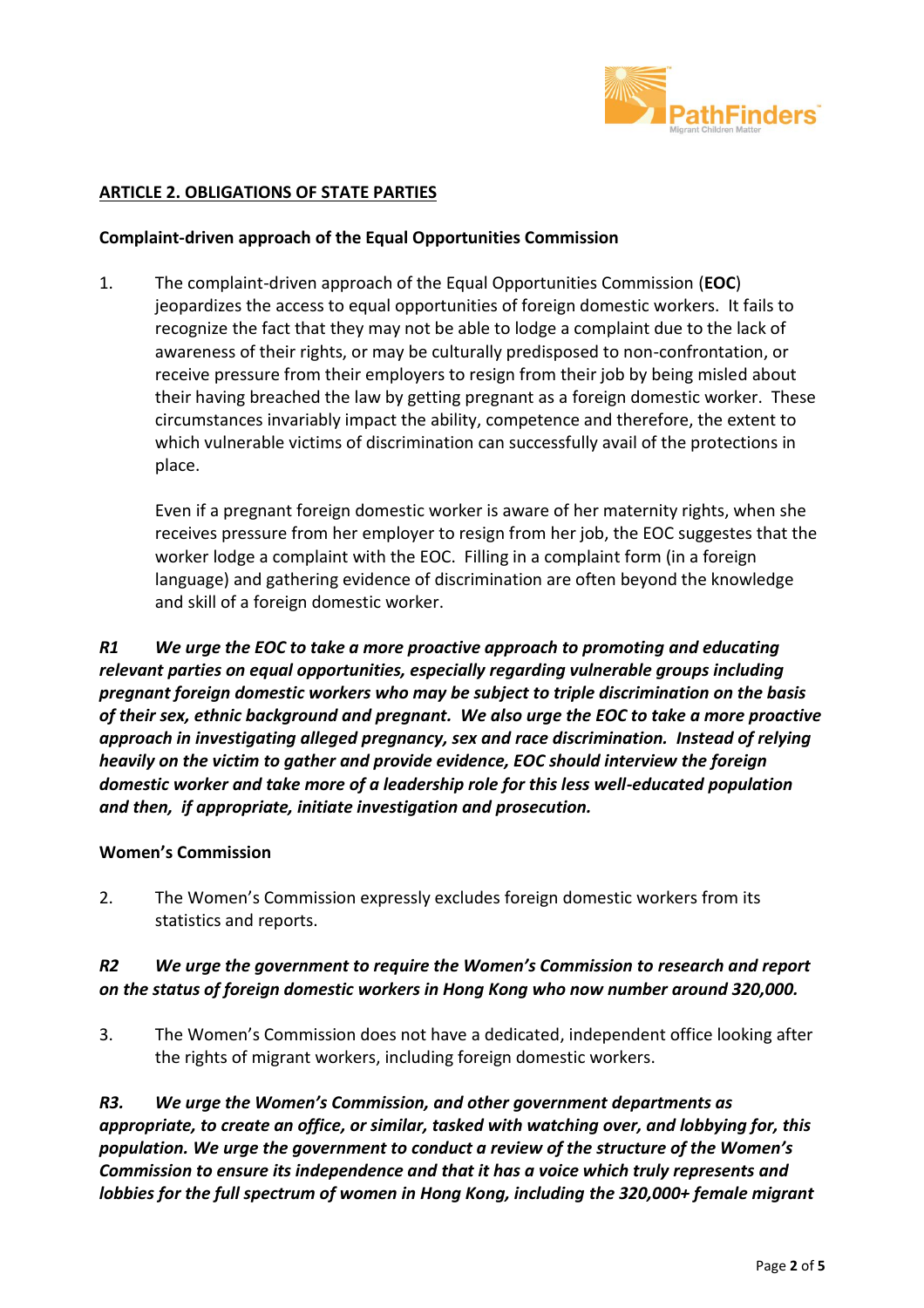

## *and foreign domestic workers and which is specifically tasked with implementing CEDAW recommendations.*

## **ARTICLE 5. STEREOTYPING AND PREJUDICES**

4. There is an overall lack of societal understanding and support for foreign domestic workers rights. This inhibits foreign domestic workers from understanding and asserting their rights. In particular, and based on PathFinders' experience, employers and employment agencies often ensure that the foreign domestic workers are not aware of their rights and/or seek to obfuscate and/or misinform them of their rights.

*R4. We urge the government to educate foreign domestic workers, their employers and employment agencies about their respective rights and obligations. We urge the government to require employers to attend an educational session on the rights and obligations of employers of foreign domestic workers as a contractual precondition of hiring a worker.*

5. The lack of societal understanding and support for foreign domestic workers rights extends to government service providers, including public hospitals and other government departments (Social Welfare Department, Immigration Department, Labour Tribunal) whose front line staff can be extremely insensitive to, ignorant of, or simply not equipped personally or professionally to respond to the situational and cultural needs of foreign domestic workers.

*R5. We urge the government to address the barriers this population experiences in accessing government services by providing translators and better training front line staff to improve communications, to reduce the service gaps and bias and to improve understanding and tolerance.* 

#### **ARTICLE 9. EQUALITY IN NATIONALITY LAWS**

6. When a foreign domestic worker marries a Hong Kong resident, there is a requirement of reasonable income of the husband before she would be allowed to remain in Hong Kong on a normal visa (unlike her usual foreign domestic worker visa which has many restrictions on her conditions of stay in Hong Kong).

*R6. Review barriers to dependent visa applications: we urge the Government to take the right to family reunion seriously over any financial concerns and to consider the family as a whole in handling dependent visa applications from the family. There should not be any discrimination on the basis of the applicants' or their sponsors' or their family members' sex as a woman, or occupation as foreign domestic worker or housewife.*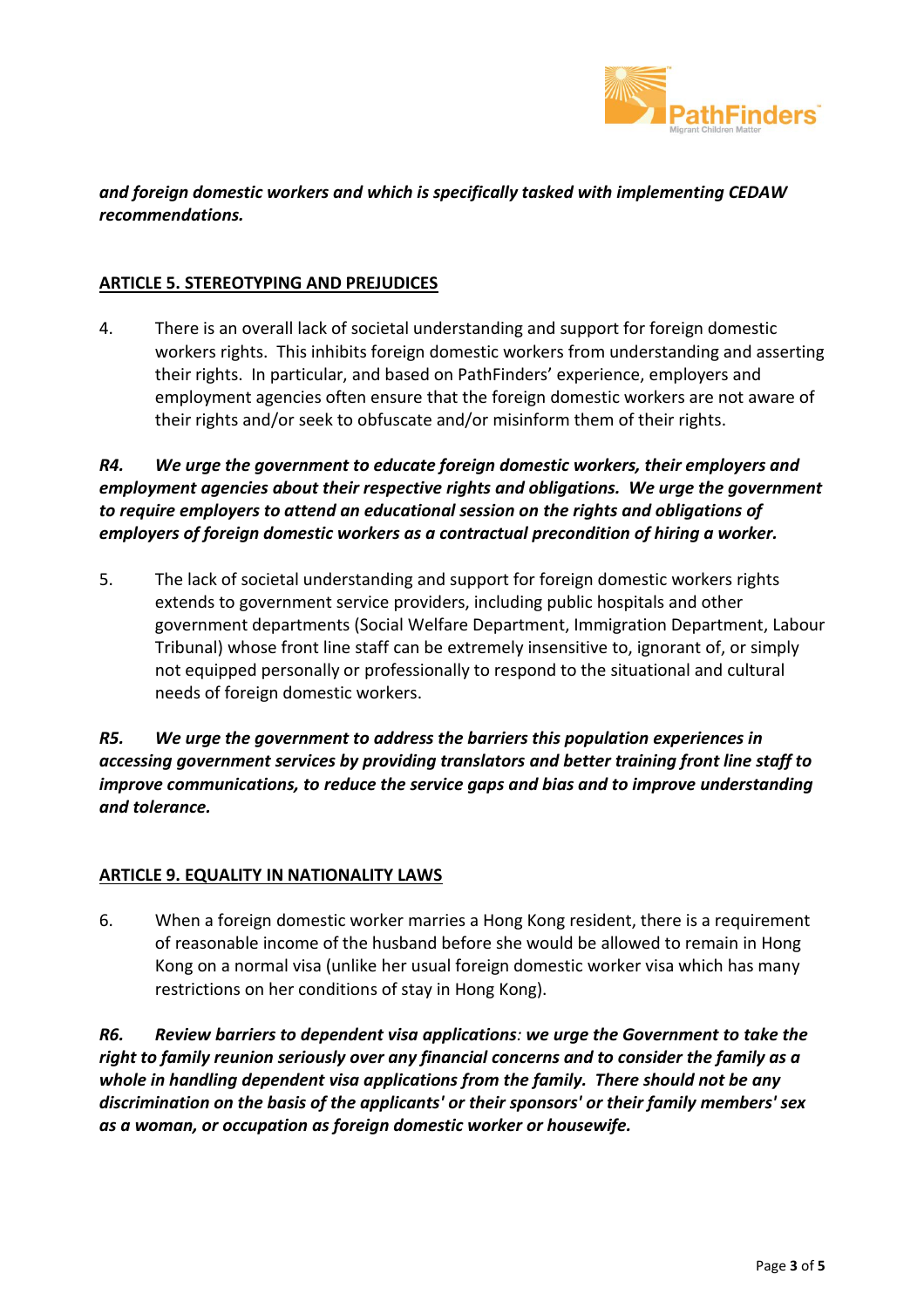

#### **ARTICLE 11. EQUALITY IN EMPLOYMENT AND LABOUR RIGHTS**

7. Improve foreign domestic workers' practical access to justice. A foreign domestic worker who has been unlawfully terminated and is making civil and/or criminal claims against her former employer may not be granted the ability to work (if she is pregnant, it is almost impossible for her to find a job) or, alternatively, be provided with housing and social security payments to cover her living and visa extension expenses pending hearing or trial. This lack of practical support severely impedes and, indeed, often disables this group from making claims in practice. The reality is that they cannot afford to stay in Hong Kong to pursue their legal claims.

*R7. We urge the government to waive the costs of visa extensions for foreign domestic workers who seek legal redress and compensation for human and labour rights abuses. We urge the government to ensure that those seeking legal redress have effective access to adequate support, such as food, transportation, shelter and interpretation services, at all stages of redress, including specifically the conciliation process at the Labour Department and Labour Tribunal and in the preparation for criminal proceedings. We ask the government to open Labour Tribunal office on a Sunday (the only rest day of a foreign domestic worker) and to employ full-time Indonesian speaking officers to interact and nurture Indonesian foreign domestic workers' claim for redress. We also urge the government to review the Labour Tribunal's claims adjudication process to ensure foreign domestic workers are not inappropriately pressured to settle.* 

8. Pregnant foreign domestic workers are often unlawfully dismissed from their employment because they are pregnant.

*R8. We urge the government to (1) set out explicitly within the standard foreign domestic workers' contract that they are entitled to maternity leave and protections; (2)educate employers and employment agencies that it is a criminal offence to terminate pregnant employees including foreign domestic workers; and (3) track and publicly report on the number of civil and criminal cases brought against defaulting employers of foreign domestic workers, setting out how the cases are settled and whether criminally convicted and/or abusive employers (and their households) are tracked and prohibited from employing again.*

## **ARTICLE 12. EQUALITY IN ACCESS TO HEALTH FACILITIES**

9. Once an employer notifies the Immigration Department of the termination of the foreign domestic worker's employment, even an unlawfully termination, pregnant foreign domestic worker loses her access to the heavily subsidized public healthcare system, despite the fact that she is the aggrieved party and carries the health risks associated with being pregnant. Her entitlement to access the public healthcare system stops when her employment is terminated. She can only access the hospital in an emergency. She and her baby have no access to public peri-natal care and cannot afford private healthcare. When the foreign domestic worker does access the public healthcare